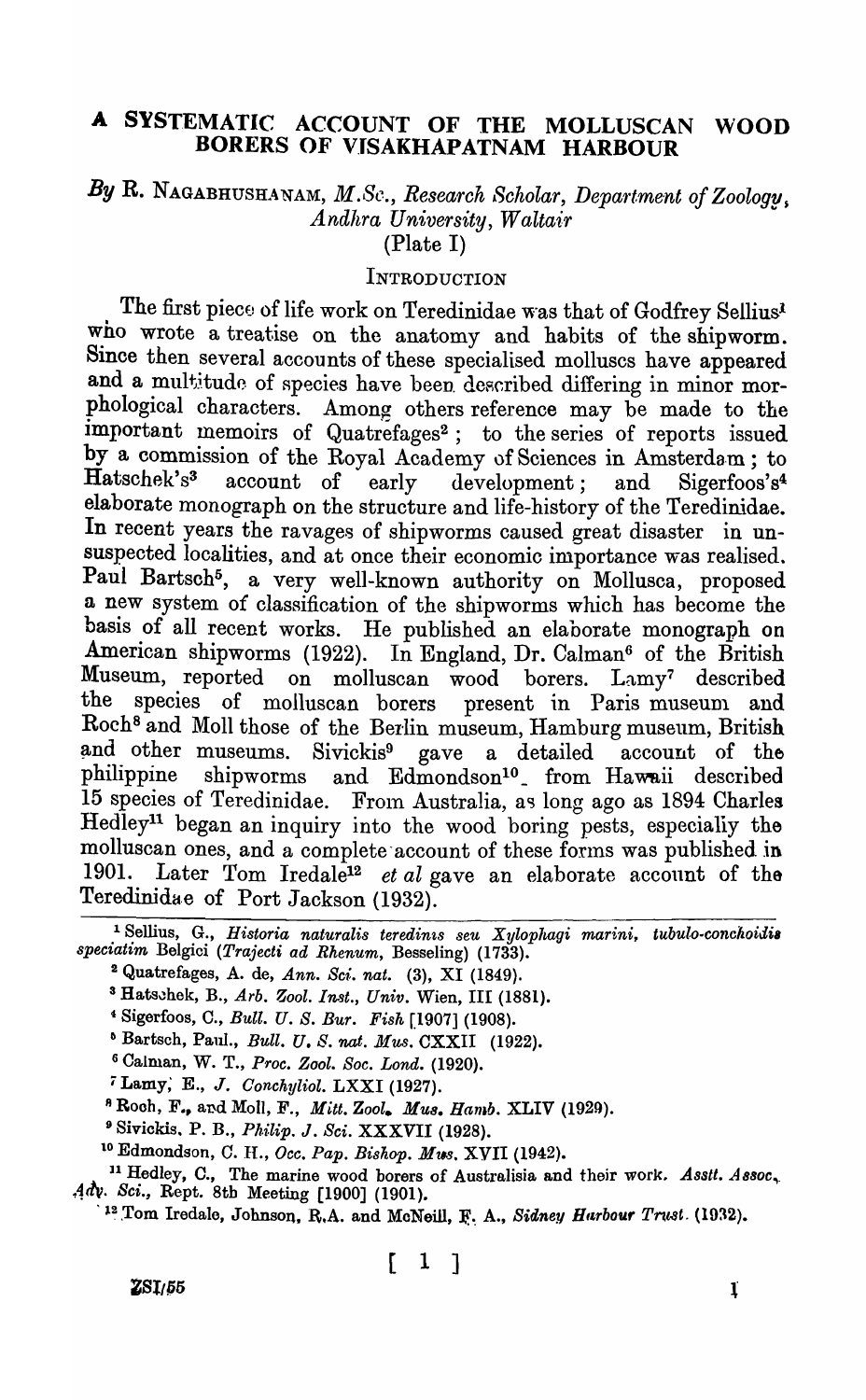From the above account it is clear that though considerable work has been done on the systematics of marine borers in different parts of the world, in India this problem has received only scant attention in spite of the economic interest attached to such studies. The only work on this subject is that of Erlanson<sup>1</sup> (1936) who published a preliminary note on the common wood-boring organisms from Cochin harbour. details ahout the systematics of marine borers in India, therefore, remain unexplored.

The present work was undertaken with a view to make a systematic study of the molluscan borers attacking wooden piles at Visakhapatnam harbour. In the course of my work  $\tilde{I}$  have come across ten species of *Teredo,* one species of *Bactronophorus*, two species of *Bankia* and two species of *Martesia.* The classification adopted for the molluscan borers is after Paul Bartsch (1922).

### VISAKHAPATNAM HARBOUR

This work was carried out in Visakhapatnam harbour (Lat. 17' 41" N ; Long. 83' 17·35" E) situated in a typical tropical coast. It is one of the major ports of India located midway between the ports of Madras in the south and Calcutta in the north. This is an artificial land-locked harbour, approached by a dredged channel 300' wide, and designed to admit sh:ps drawing upto 28' 6" and 550' in length, at all times of the year. The Vizag harbour receives the fullest benefit of the southwest monsoons as well as some precipitation from the northeast monsoons. The annual rainfall is about 45", more than half of which falls in the four months, from July to October.

### MATERIAL AND METHODS

The wood-boring organisms were collected only during low tides when. all the timbr jetties were fully exposed. Collections were started as soon as the tide began to recede. Weekly collections were made throughout the one year of study. Small bits of wood from the jetty logs were opened with the help of chisel and hammer and the wood horers transferred into the collection bottles. It was found very difficult to collect entire specimens of *Teredo* and *Bankia* except from logs of dismantled jetties. It was, however, comparatively easy to collect *Martesia* as they attack the surface layers of wood.

#### ORGANISMS BORING INTO SUBMERGED TIMBER.

### Family TEREDINIDAE

Wood boring bivalve molluscs with elongate bodies, only the anterior portion of which is protected by the shell. Siphons furnished with two posterior calcareous structures, called pallets.

### Genus Tetedo Linnaeus

*1758. Teredo,* Linnaeus, *SY8t. Nat.* 10th ed., p. 651.

1922. Teredo, Bartsch, *Bull. U. S. nat. Mus.* CXXII, p. 17.

Pallets are either paddle- or spoon-shaped. They may be distally cupped or not.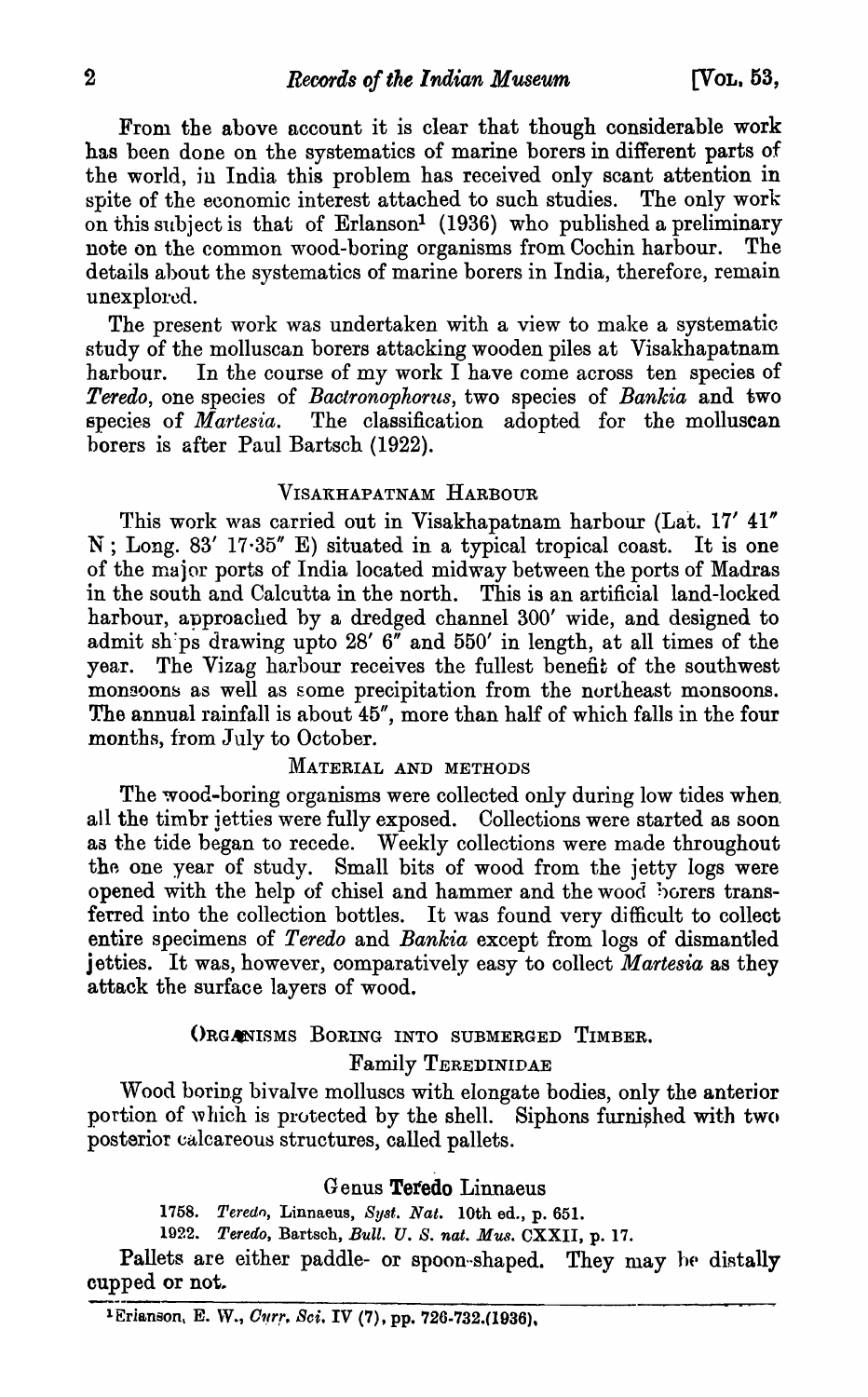#### Subgenus Teredo Linnaeus

1768. *Teredo,* Linnaeus, *Byst. Nat.* 10th ed., p. 6.3l.

1922. Teredo, Bartsch, *Bull. U.S. nat. Mus.* CXXII, p. 17.

Pallets paddle-shaped with the blade cupped distally terminating laterally in sharp points. Four species of this subgenus occur in Vizag harbour.

### Teredo (Teredo) navalis Linnaeus

(Text-fig. 1. *a,* b.)

1767. Teredo navalis, Linnaeus, Syst. Nat. 12th ed., p. 1267.

1853. Teredo naralis, Forbes & Hanley, *Brit. Moll.* I, p. 74.

1915. Teredo navalis, Gatliff & Gabriel, Proc. Roy. Soc. Victoria (n.s.) XXVIII, p. 117.

Shell sub-globular and white; auricle small, sub-triangular, anterior median area large in this type.

The basal portion of the blade of the pallet is calcareous, while the distal portion is covered by a brown chitinous epidermis. Stalk is of medium length and cylindrical.

*Measurements.-Shell:* length 4 mm. Pallets: total length 2·2 mm. of which 1 mm. belongs to the stalk.

*Distribution.-Europe,* from North Cape of Mediterranean; South Africa; Atlantic coast of North America; San Francisco Bay; Australia. In India it was previously recorded from Cochin harbour. Very common in Vizag harbour.

#### Teredo (Teredo) parksi Bartsch

#### (Text-fig. 1. *c,* d.)

1921. Teredo (Teredo) parksi, Bartsch, Proc. biol. Soc. Wash. XXXIV, p. 28. 1942. Teredo (Teredo) parksi, Edmondson. Occ. Pap. Bishop. Mus. XVII, No. 10, p. 106.

The pallets are paddle-shaped with long slender stalk which is slightly curved. Blade short, broad and excavated at the distal end, more deeply on the convex outer surface than on the flattened inner face. Dark brown epidermis covers the blade nearly to its base.

*Measurements.*—Pallets: total length 4.9 mm. out of which 3.8 mm. belongs to the stalk.

*Distribution.*—Hawaii, Samoa, Philippine Island; very rare in Vizag harbour.

Remarks.—Unfortunately I have not been able to get entire specimens of this species and only the posterior end with the pallets have been examined.

### Teredo (Teredo) bartschi Clapp

 $(Text\text{-}\mathbf{fig. 1. } e, f.)$ 

- 1923. Teredo (Teredo) bartschi, Clapp, Prvc. Bostvn Soc. nat. Hist. [XXXVII, p. 33.
- 1942. Teredo (Teredo) bartschi, Edmondson, *Occ. Pap. Bishop. Mus. XVII*, No. 10, p. 108.

Pallets spatulate in form, stalk slightly longer than blade and straight. blade cup-shaped at extremity, distal two-thirds of the blade is covered by brown epidermis. Calcareous portion of the blade dumb-bell shaped.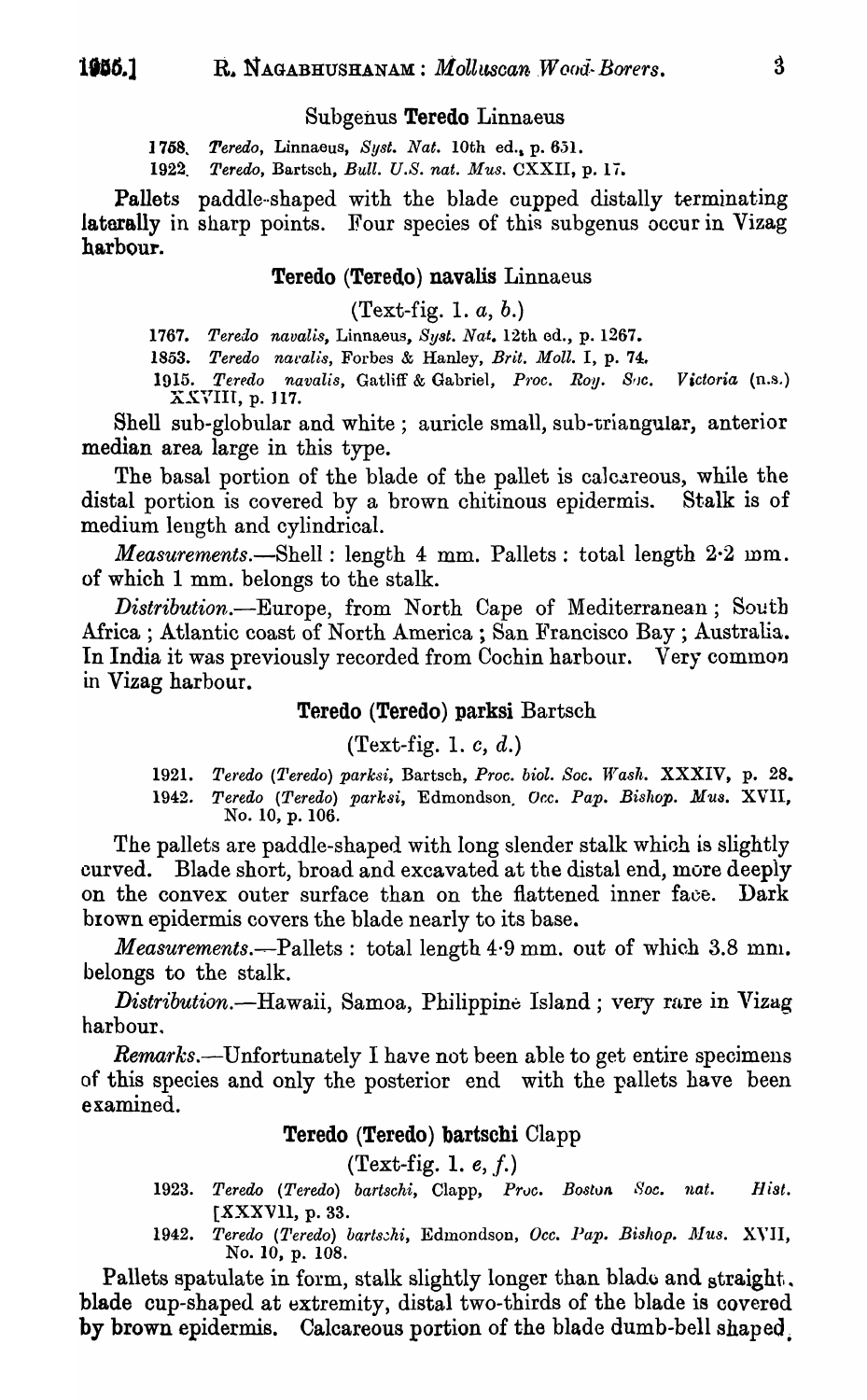*Measurements.-Pallets:* length of the stalk 0·8 mm. and length of the blade 0.6 mm.



TEXT-FIG. 1.- $\bullet$  *Tereav (Teredo) navalis:* outer face of the pallet; *b.* Pallet of same, Inner view. *c. Teredo (Teredo) parksi:* Pallet outer face; *d.* Pallet of same, inner face. CSt *T. (Teredo) bartscki:* outer face of the pallet; f. Pallet of same, inner face. *g. T· iTeredo) furcillatus*: outer face of the pallet; *h.* Pallet of same, inner face. *i. T. (Teredothyra)* mannii: outer face of the pallet; j. Pallet of same, inner face.  $k$ . T. (Teredops) diegensis : outer face of the pallet ; *l*. Pallet of same, inner face. *m. T. (Teredops) samoaen-8is:* outer view of the pallet; *n*. Pallet of same, inner view. *o. p. T. (Zopoteredo) trulliformis:* outer face of the pailet; *p.* Pallet of same, inner face. *q. R. T. (Zopoteredo) triangularis :* outer face of the pallet; *r.* Pallet of same, inner face. *s. T. (Teredora) thomosoni*: outer view of the pallet;  $t$ . Pallet of same, inner view. '  $u$ . Bactronophorus thoracites: outer face of the pallet. *v.* Pallet of same, inner view. *w. Bankia (Bankia) setacea:*  outer face of the pallet; *x.* Single cone enlarged. y. *B. (Nausitora) excolpa:* outer face of the pallet ; *z*. Pallet of same, inner face.

*Distribution.-NawiIiwii,* Hawaii, Atlantic and Gulf coasts, from South Carolina to Texas with the exception of southern tip of Florida; San Diego Bay; rarely found in Vizag harbour.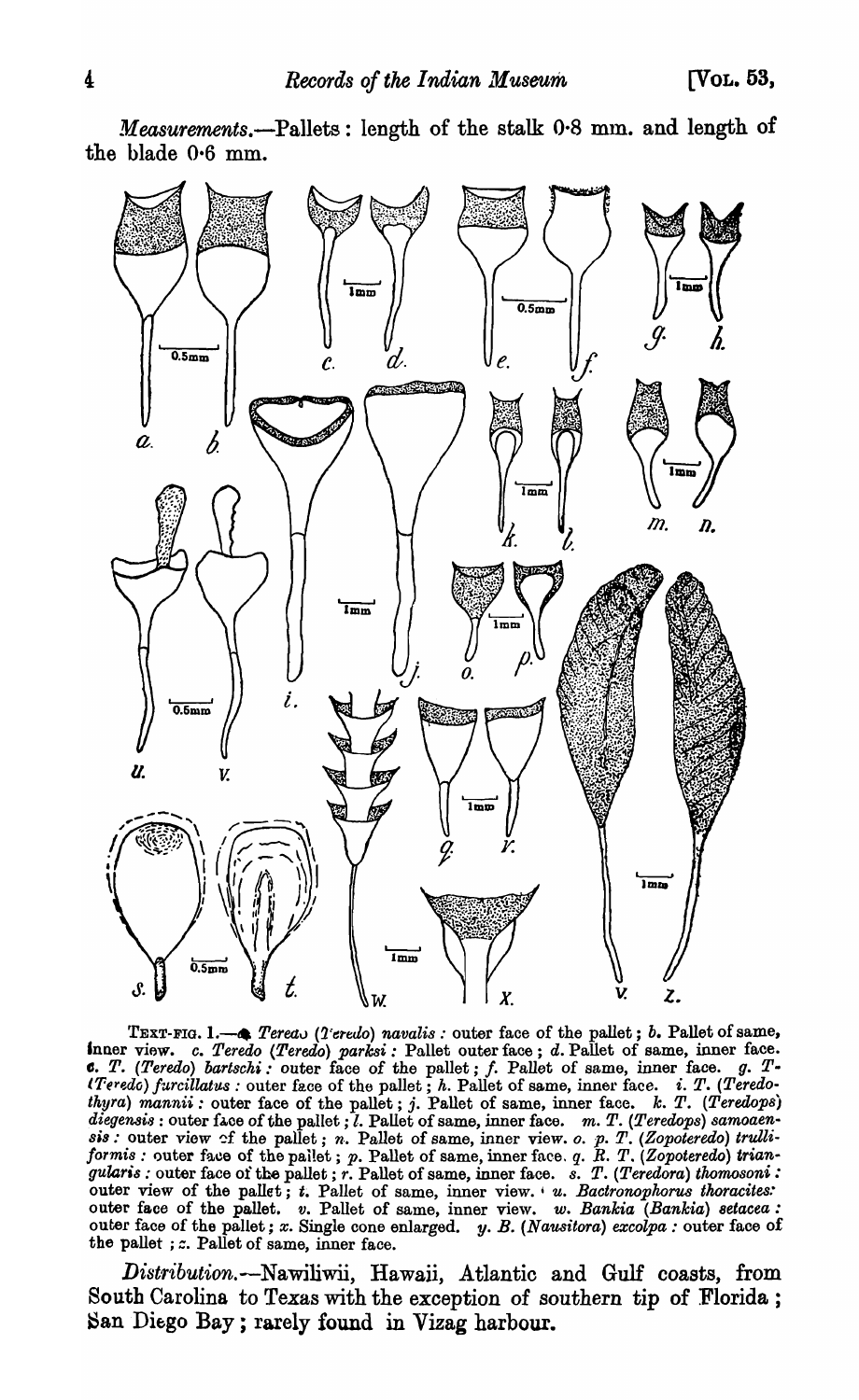### Teredo (Teredo) furcillatus Miller

 $(Text-fig. 1. g. h.)$ 

*1924. Teredo furcillatus,* Miller, *Univ. Galif. Pub. Zool.* XXVI, p. 149.

1942. Teredo (Teredo) furcillatus, Edmondson, Occ. Pap. Bishop. Mus. XVII. No. 10., p. 113.

Pallets with long stem and small blade, the distal portion of the blade is deeply excavated on the outer and also on the inner face. The important feature of the pallets is the absence of the dark periostracum which is present in *T parksi*. Stalk slightly curved and cylindrical.

*Measurements.-Pallets:* stalk 2 mm. blade 1·3 mm.

*Distribution.-Samoa* and Hawaii (IIonolulu harbour) ; very rare in Vizag harbour.

#### Subgenus Teredothyra Bartsch

*1921. Teredothyra,* Bartsch, *Proc. biol. Soc. Wash.* XXXIV , p.26.

1922. Teredothyra, Bartsch, *Bull. U.S. nat. Mus.* CXXII, p. 22.

In this subgenus the pallets are doubly cupped at the terminal portion.

### Teredo (Teredothyra) mannii (\Vright)

(Text-fig. 1.  $i$ .  $j$ .)

1865. Kuphus? mannii, Wright, *Trans. Linn. Soc.* XXV, p. 565.

1901. *llausitoria mannii,* Hedley, *Aust. Assoc. Adv. Sci.* I.

Shell rather large, the extreme anterior portion being covered hy a thick callus, median portion of the shell is wide; the posterior part forms a conspicuous auricle which fuses with the median portion so intimately that the line of fusion is not seen externally.

The pallets with a long stalk which is larger than the blade and is somewhat stout and a little bit twisted. The stalk expands into a broad blade-like portion which is deeply cupped. The cavity of the cup is divided indistinctly into two portions; it is flat on one side and convex on the outer portion.

The siphons are long and free for most of their length.

*Measurements.-Shell:* length 8-5 mm. Pallets: total length 17·5 mm. stalk 9·5 mm.

Distribution.- Queensland, Australia ; very common in Vizag harbour.

### Subgenus Teredops Bartsch

1921. Teredops, Bartsch, Proc. biol. Soc. Wash. XXXIV, p. 26.

Pallets not deeply cupped, calcareous portion of the blade elongateoval, partly covered by a heavy periostracum.

### Teredo (Teredops) diegensis Bartsch

### (Text-fig. 1. *lc,* l.)

- *1916. Teredo diegensis,* Bartsch, *Nautilus.* XXX, p. 48.
- 1922. Teredo (Teredops) diegensis, Bartsch, *Bull. U.S. nat. Mus.* CXXII, p. 29.
- 1942. Teredo (Teredops) diegensis, Edmondson, Occ. Pap. Bishop. Mus. XVII, No. 10,p. 130.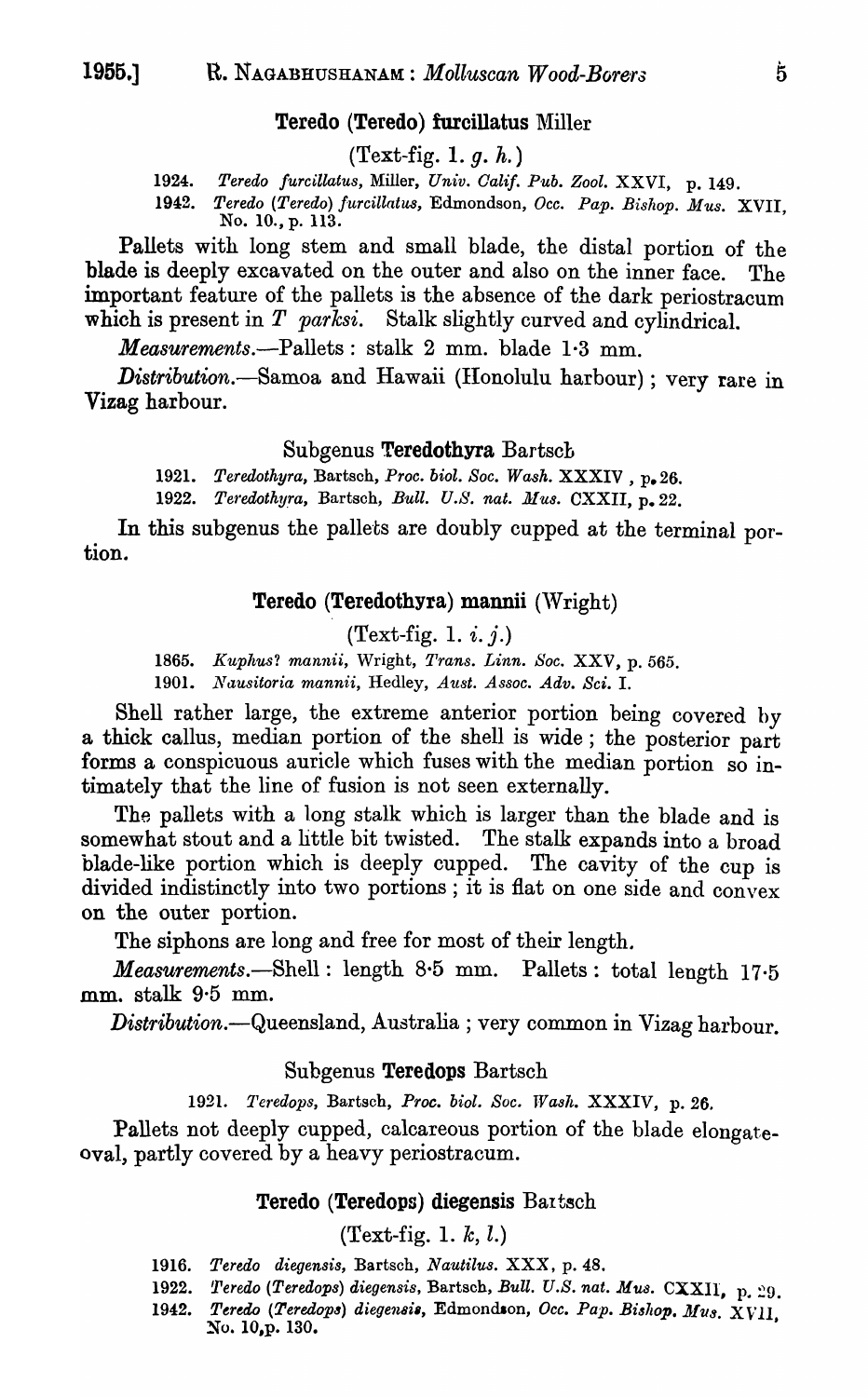Shell with numerous, fine closely spaced denticulated ridges on anterior lobe. Auricle varies considerably in size.

Pallet with slender stalk which is slightly longer than blade. Stalk cylindrical and somewhat tapering towards the base. Blade consiats of an oval calcareous portion, capped by an elopgate periostracum; black in colour and typically excavated at the extremity. The two elements of the blade can be easily separated without injury.

*Mesurements.*—Pallets: length 3.8 mm. out of which 2 mm. go to form the stalk.

*Distribution.-San* Francisco Bay, Hawaiian lslands, Los Angeles harbour, San Diego Bay. In India Erlanson reported this species as occurring in Cochin harbour; common in Vizag harbour.

#### Teredo (Teredops) samoaensis Miller

(Text-fig. 1.  $m, n$ .)

*1924. Teredo samoaensi8,* Miller, *Univ. Oalif. Publ. Zool.* XXVI, p. 149.

Pallets with a small stalk and broad blade. The stalk is cylindrical and slightly curved. Blade distinguished into two portions just as in *T diegensis.* The basal portion comprising about one half of the length of the blade; the blade is broadly ovate and calcareous; the distal portion is narrower and nearly straight sided. The blade is flattened in the inner face. At the junction of the two elements of the blade the pallet is encircled by a band of brown epidermis, which in some cases envelops the distal portion.

*Measurements.-Pallets* : length of blade 1·8 mm. and length of stalk  $1·2$  mm.

*Distribution.-Samoa* ; Cochin harbour and very rarely seen in Vizag harbour.

### Subgenus Zopoteredo Bartsch

*1923. Zopoterodo,* Bartsch, *Proc. biol. Soc. Wash.* XXXVI, p. 26.

Calcareous portion of the blade semi-disc shaped or elongate terminal border slightly concave.

#### Teredo (Zopoteredo) trulliformis Miller

(Text-fig. 1.  $o, p$ .)

1924. Teredo trulliformis, Miller, *Unvi Calif. Publ. Zool.* XXVI, p. 150.

Pallets with stalk of medium size, which instead of tapering towards the end, becomes gradually expanded like the handle of a trowel. 'fhe distal portion of the blade is covered with a dark epidermis and the terminal border is slightly cupped.

*Measurements.*—Pallets: length of the blade 1.7 mm. and length of the stalk 1·4 mm.

*Distribution.*-Hawaiian islands; very common in Vizag harbour.

### Teredo (Zopoteredo) triangularis Edmondson

(Text-fig. 1.  $q, r$ .)

*1942. Teredo' (Zopoteredo) triangularis,* Edmondson, *Occ. Pap. BiBhop. Mus.*  XVII, No. 10, p. 126.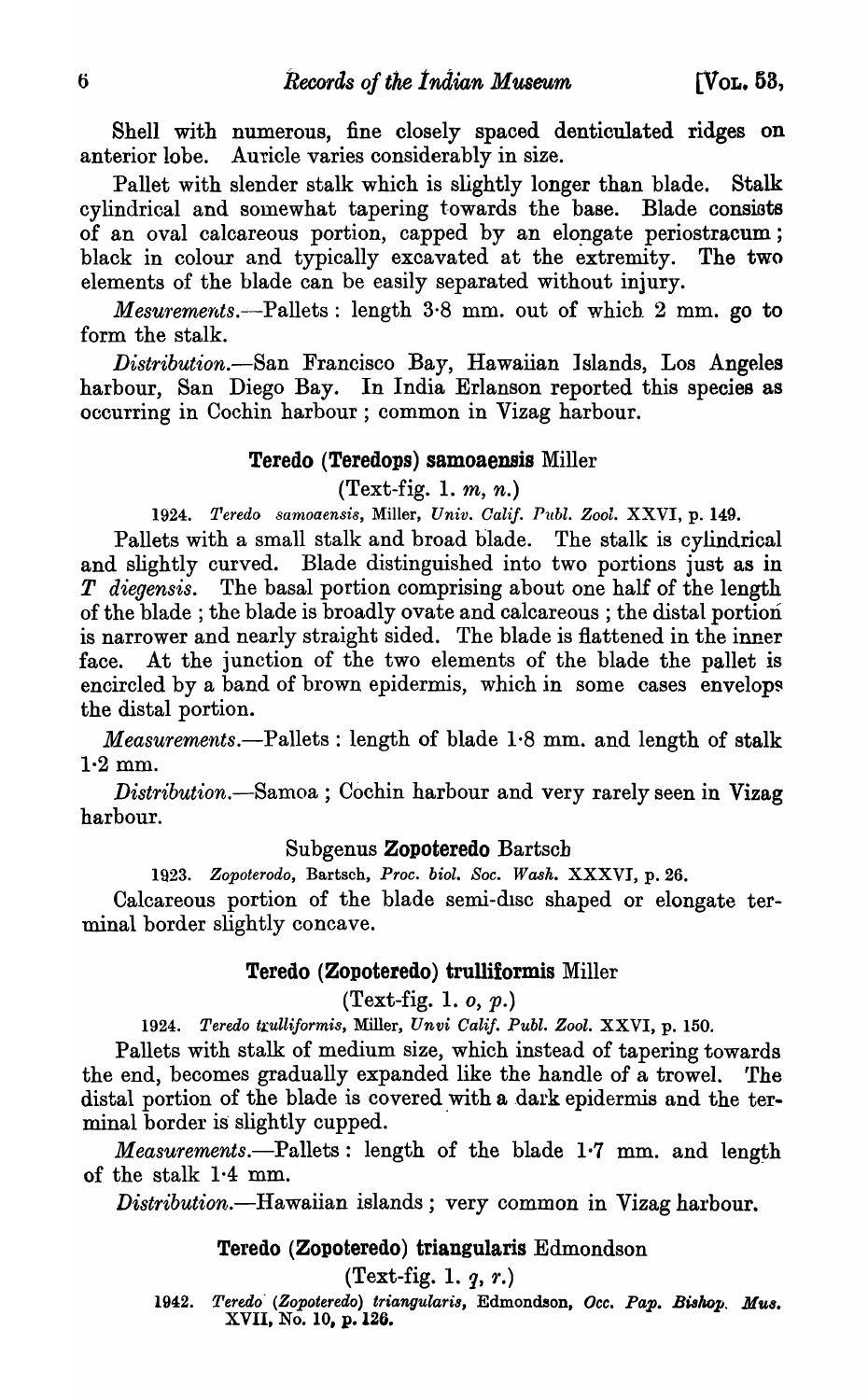Shell with anterior median area occupying  $\frac{1}{4}$  of the median area; auricle short, height about twice its length; internally the auricle overlaps the posterior median area in the upper part of the union; in the lower part the junction is marked only by a raised ridge.

Pallets with stout stalk, tapering near the proximal end. Blade flattened on the inner face, slightly convex on the outer surface merging gradually into the stalk proximally and broadening distally. The blade almost looks like a triangle and hence the name.

*Measurments.*--Shell : length 4 mm. Pallets : length of the blade 2.2 mm. length of the stalk  $1.8$  mm.

*. Distribution.-Hawaiian* islands; only one specimen was collected in Vizag harbour.

### Subgenus Teredora Bartsch

*1921. Teledora,* Bartsch, *Proc. biol. Soc. Wash.* XXXIV, p. 26.

In this subgenus the auricle is so placed upon posterior median portion that half of it projects as a shelf inwardly and the other half outwardly. Pallets spoon-shaped.

### Teredo (Teredora) thomsoni Tryon

(Text-fig. 1. *s, t.)* 

*1863. Teredo th01nBOni,* Tryon, *Proc. A cad. nat. Sci. Philad.* p. 280.

Shell large, slightly black in colour on the outside. The anterior part is separated from the posterior median part by a straight line. The anterior part bears the dental ridges which in this type exceeds 50 in number. The posterior part forms a small auricle which is obliquely placed. The auricle projects as a shelf over the posterior median portion.

Pallets with short stalk which is subcylindrical; blade convex on the outer side and concave on the inner side. Inside of the blade is smooth and shows a rib running through its centre very much as if the stalk portion extends towards the tip through the pallet. At the tip of the blade on the convex side there is a small depression.

*Measurements.*—Shell: 9 mm. Pallets: length of the blade 8 mm. length of the stalk  $1.5$  mm.

*Distribution.-American* waters. Very common in Vizag harbour. *Remafrks.-This* species occurs in large numbers in this harbour. Every log of wood is attacked by this form. The largest form so fat collected measured about 131 mm. in length.

### Genus Bactronophorus Tapparone-Canefri

1877. Bactronophorus, Tapparone-Canefri, *Ann. Mus. Stor. Nat. Genoa.* IX.

1928. Bactronophorus, Sivickis, *Philipp. J. Sci.* XXXVII, No. 3, p. 289.

Pallets large, stilt-like, from the distal end of the pallet springs a long flat blade-like style.

### 'Bactronophorus thoracites (Gould)

(Text-fig. 1.  $u, v$ .)

- 1856. Teredo thoracites, Gould, Proc. Boston Soc. nat. Hist. VI, p. 15.
- *1865. Oalobates thoradtes,* Wright, *Trane. L'inn. Soc.* XXV, p. 564.
- 1877. Bactronophorus thoracites, Tapparoue-Canefri, Ann. Mus. Stor. Nat. *Genoa.* IX, p. 290.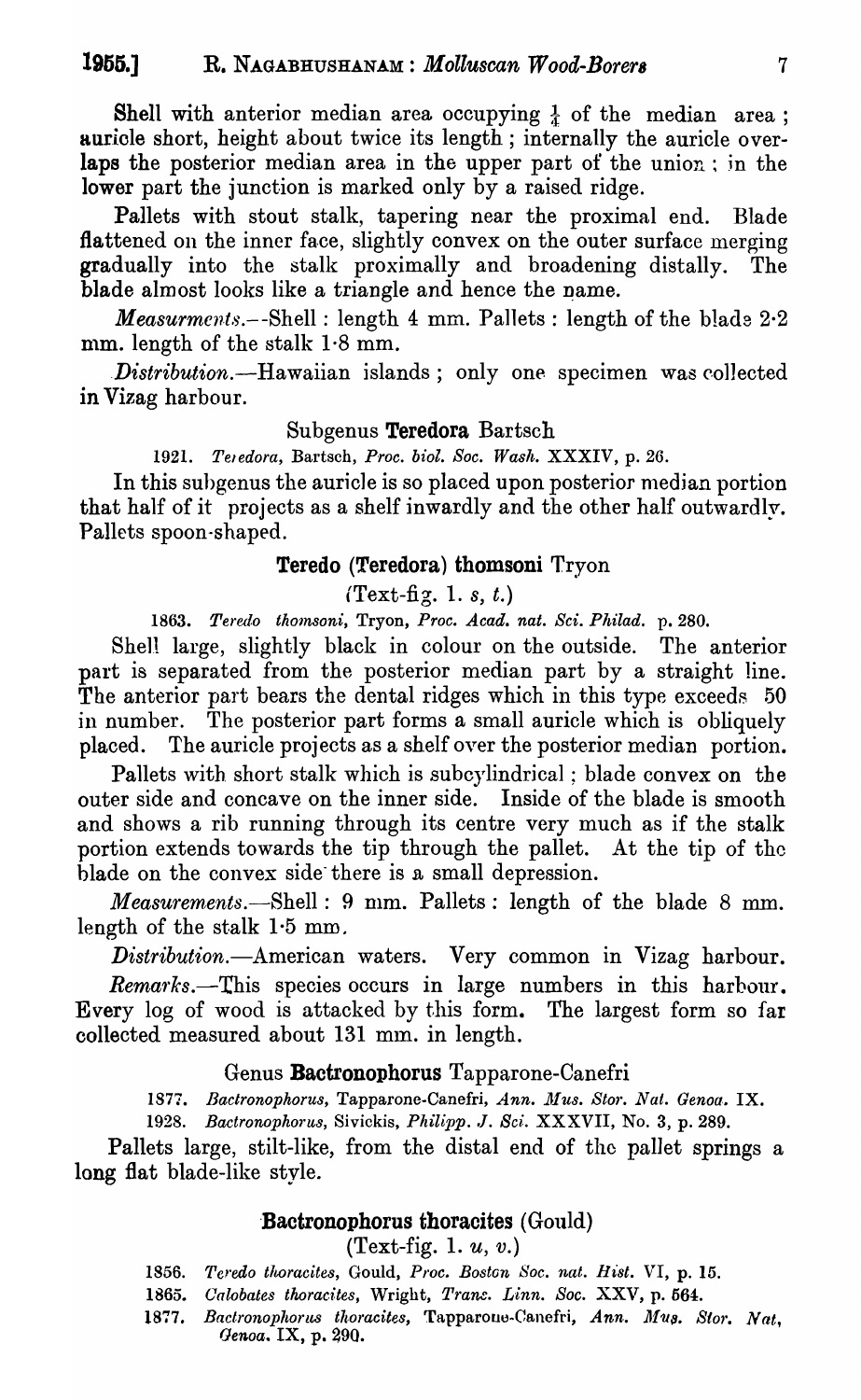Shell comparatively large, sub-globular and somewhat black in colour. The anterior part is wider than the posterior and bears the usual denticulated ridges, of which 120 can be counted in the type; the umbone is hidden from view, as it is covered by the shelf. Projecting downwards from the umbone is a well-developed flattened blade which extends to  $1/3$  of the distance towards ventral knob; the ventral knob is large.

Pallets stilt-like, long and stout; the style which is projecting from the distal end of the blade is flat and smooth on the inner surface and slightly convex on the outer. The outer surface is warty.

The two siphons are united throughout their length except at the terminal portion where they are separated. The tips of the siphons are black in colour and from their surface project small papillae-like &3tructures.

*Measurements.*—Shell: length 17 mm. Pallets: length of blade 17 mm. and length of stalk 11 mm.

*Distribution.*—Burma, Singapore, Western Australia, Dutch New Guinea, Elphinstone Island; only found in fisherman's boats at Vizag.

 $Remarks.$ —It is interesting to observe that this form was found only attacking the logs of the catamaran (country craft of fishermen) and were not found in the wooden piles of the jetties. The largest specimen collected measured 28 em. in length.

#### Genus Bankia Gray.

*1840. Bankia,* Gray, *Synop. Brit. Mus.* p. 76.

*1922. Bankia,* Bartsch, *Bull. U.B. nat. Mus.* CXXII, p. 7.

The pallets consisting of a series of cone-in-cone structures  $w_i$  ich give them the appearance of the ear of wheat.

#### Subgenus Bankia Gray.

*1840. Bankia,* Gray, *Bynop. Brit. Mus.* p. 76.

1922. Bankia, Bartsch, *Bull. U.S. nat. Mus.* CXXII, p. 7.

The distal ends of the cones terminate in a thin membrane which is fimbriated at the free margin.

#### Bankia (Bankia) setacea Tryon

(Text-fig. 1. *w,* x.)

*1863. Xylotrya setacea,* Tryon, *Proc. Acad. nat. Sci. Philad.,* p. 144.

*1922. Ba1J,kia (Bankia) setacea,* Bartsoh, *Bull. U.S. nat. Mus.* CXXII., p. 7.

*1927. Bankia (Banlcia) setacea,* Hill & Kofoid, *San Frans. Bay Mar. Pll. Oomm. Final Report. .* 

Anterior lobe of the shell is relatively small. It bears the usual dental ridges which expand slightly fan-shaped from the anterior margin to the posterior termination: auricle is of medium size.

The pallets form plume-like elements composed of a series of cup-incup structures which project at the lateral margin in the form of strong arms. Each cup is covered by a thin brown periostracum which is faintly fimbriated. Since all the specimens collected are small in size the pallets are slender with thin stalks.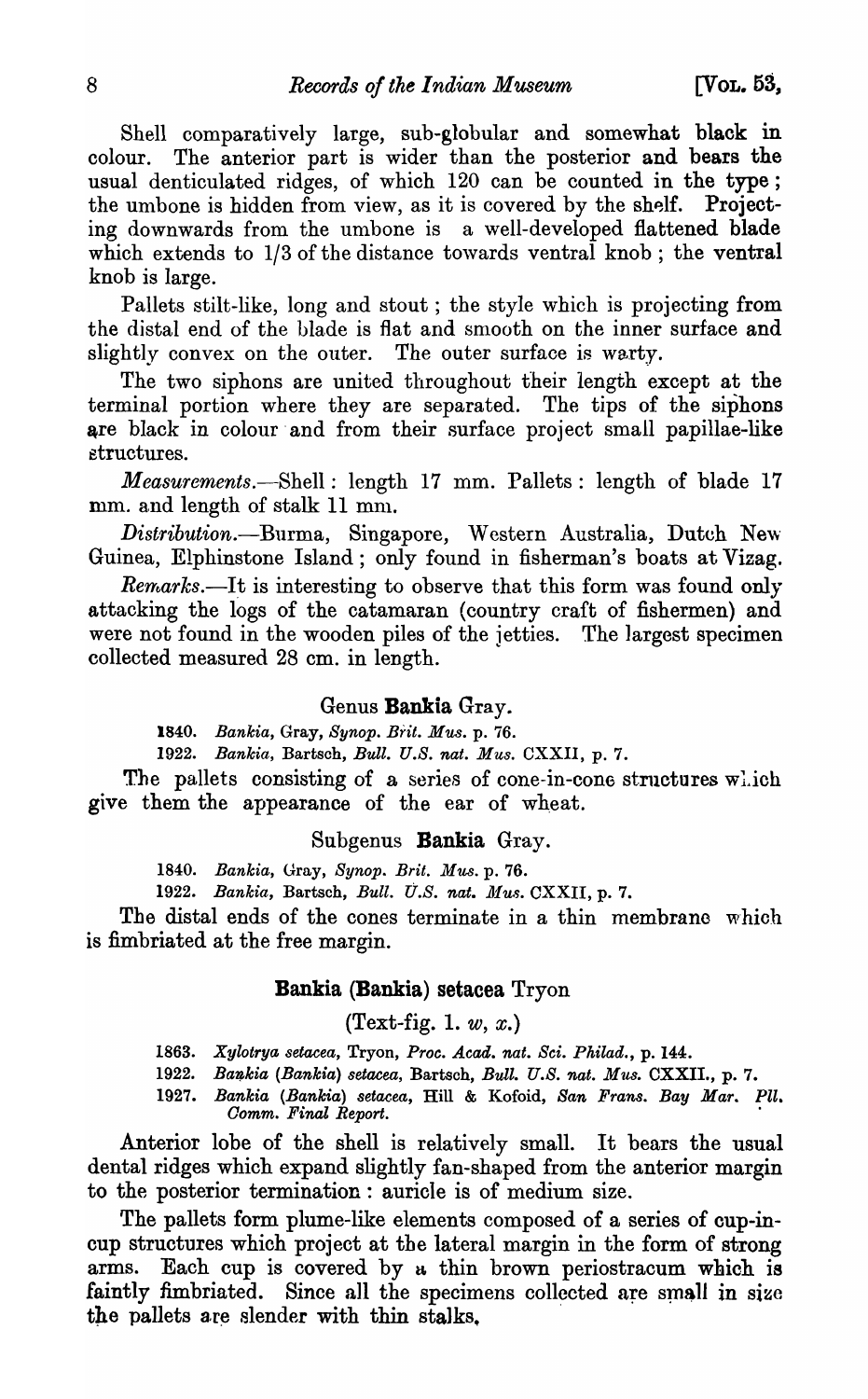*Measurements.-Pallets:* length of blade 5·4 mm. and length of stalk  $4.8$  mm.

Distribution.--Pacific coast: Cochin harbour, very common in Vizag harbour.

#### Subgenus Nausitora Wright

1864. Nausitora, Wright, *Trans. Linn. Soc. Lond.* XXIV, p. 51, pl. 46. *1922. NaU8itora,* Bartsch, *Bull. U.S. nat. MU8.* CXXII, p. 12.

*1932. NaU8itora,* Iredale, *Sydney Harbour Trust.* 

Pallets consisting of a series of cone-in-cone elements which are not entirely free at their ends, but fused on the exterior surface.

### Bankia (Nausitora) excolpa Bartsoh

(Text-fig. 1. *y,* z.)

*1922. Bankia (Nausitora) excolpa,* Bartsch, *Bull. U.S. nat. Mus.* CXXII. p.13. 1927. Bankia (Nausitora) excolpa, Hill & Kofoid, *San Fran. Bay Mar. Pil. Final Report.* 

Pallets asymetrical, the stalk being inserted to one side of the median line. Cones almost fused on the outerside where they are covered by a 'bin periostracum. On the inside the blade shows a series of transverse laminae, each alternating with a dark cord of periostracum.

*Measurements.*--Pallets : length of blade 8 mm. and length of stalk 5mm.

*Distribution.*—Gulf of California; rare at Vizag.

*Remarks.*—It is curious to record this species only from the catamarans used by the local fishermen and not even a single form has been collected from jetty logs.

#### Family PHOLADJDAE

Wood boring and rock boring bivalves; the body is completely enclosed by the shell ; there are no pallets.

#### Genus Martesia (Leach) Sowerby

*1824. Marte8ia* (Leach), Sowerby, *Gen. Bee.* &: *F083. Shell,* Pt. 23. Pholas. pp. 2, 4.

Small bivalve molluscs of ovate or elongate-ovate outline broadly gaping at anterior ventral end in the young stages, the gap usually elosing in the adult life. The shell is provided with three accessory pieces: protoplax, metaplax and hypoplax.

#### Subgenus **Martesia** (Leach) Sowerby

1824 Marteria, Nowerby, *Genera of Recent and Fossil Shells*, Part 23 Pholas, pp. 2, 4.

The members of this subgenus have a large more or less rectangular protoplax, the outline of which is coarse and variously wrinkled.

 $1/\sqrt{8}$  1/65 2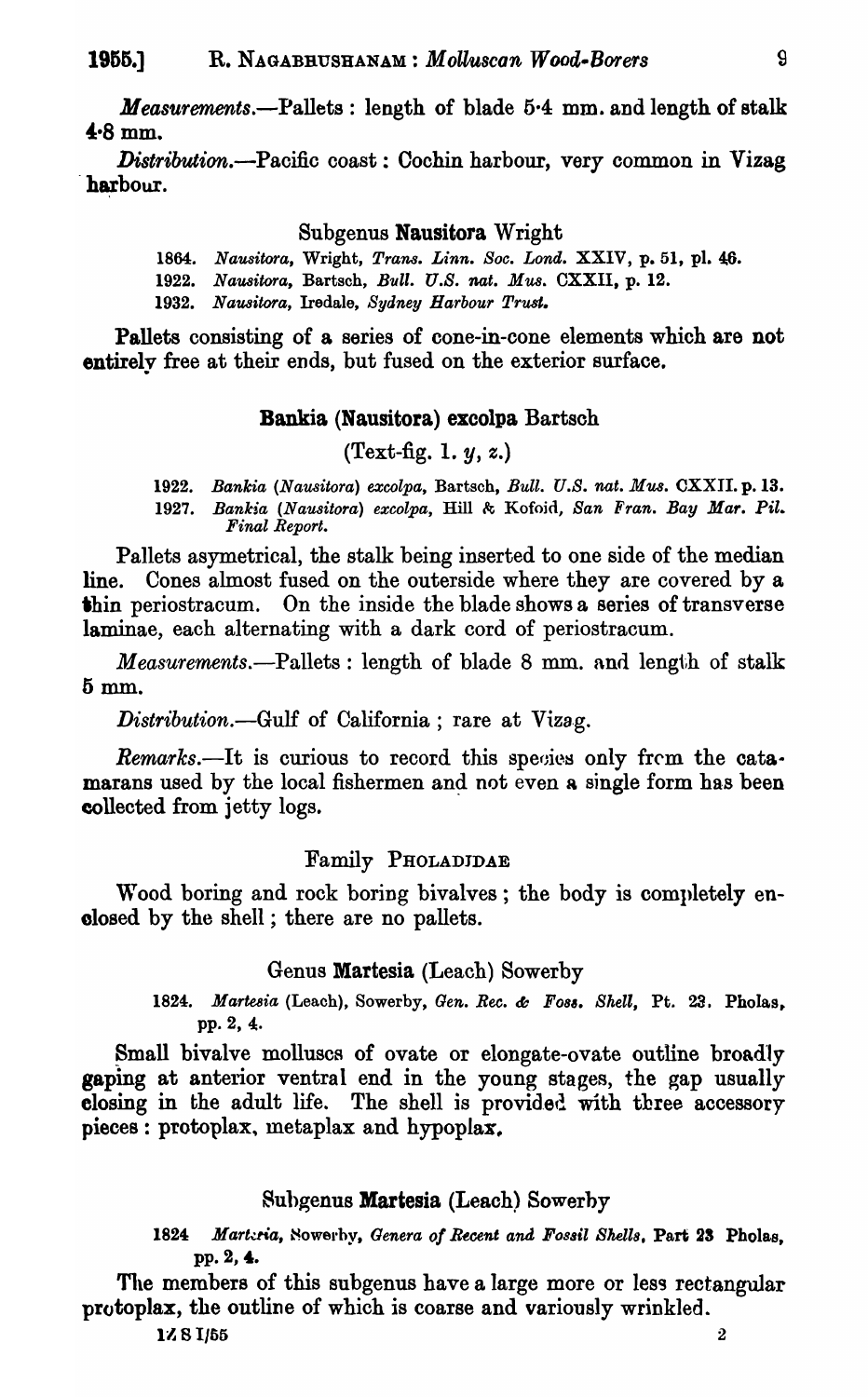Martesia (Martesia) striata (Linnaeu8)

### (Text-fig. 2. *a,* b.)

*1758. PllolaB strita,* Linnaeus, *BYBt. Nat.* 10 ed., p. 669.

1818. Pholas calvata, Lamarck, Hist. Nat. Anim. S. Vert. V, p 446.

1945. Martesia (Martesia) striata, Bartsch and Rehder, *Smithson. Mis. Coll.* CIV, No. 11, p. 4.

Shelf forming the posterior part of the inside of the protoplax is very broad. The protoplax is broad and its outer surface wrinkled. The inside, is concave, the anterior portion bearing a small incurved hook while the cavity of the posterior half is covered by a shelf. The margin of the protoplax is notched. The metaplax is narrow and long and marked on the outer side by a wrinkled periostracum. The hypoplax is also narrow and long and marked by transverse growth lines. Sometimes the shell is variously twisted depending upon its association with fellow borers. Sometimes the posterior portion is much more prolonged.

The largest specimen collected measured 42-1 mm. in length, breadth at the base  $16.4$  mm.

*Distribution*. Cosmopolitan.



TEXT FIG. 2.-a. Martesia (Martesia) striata : outer view of the protopla x; *b.* Protoplax of same, inner face ; c. M. (Diploplax) americana : outer view of the protoplax : d. Protoplax of same, inner view.

#### Subgenus DIPLOPLAX Bartsch

1945. Diploplax, Bartsch and Rehder, *Smithson. Misc. Coll.* CIV, No. 11, p. 10. Shelf forming the posterior part of the inside of the protoplax narrow. Protoplax consists of two pieces.